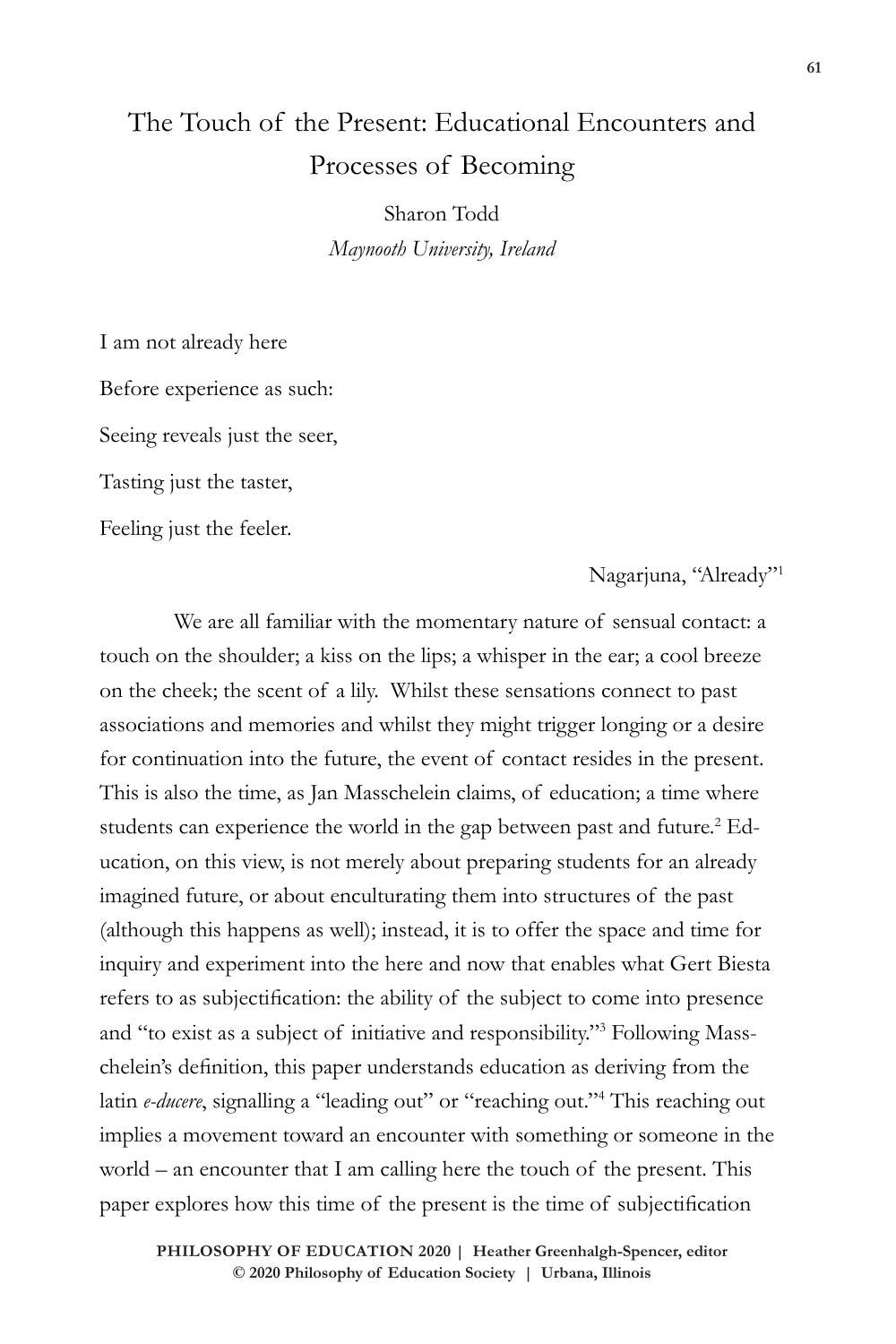and how our embodied encounters with the world, as a 'touching and being touched' offer new modes of being in the world with others, new forms of subjectification. Specifically, I examine how our sensory experiences in those encounters play a part in these formations of becoming. To do this, I make a distinction between coming into the world as a process of enculturation and becoming through encounter as a process of subjectification.

Taking my cue from Isabelle Stengers's work, my approach here is one of viewing education through an ecology of practices. For Stengers, an ecology of practices is a tool for thinking which "aims at the construction of new 'practical identities' for practices, that is, new possibilities for them to be present, or in other words to connect."<sup>5</sup> It enables us not simply to "critique" existing practices but also to see how they interrelate to create something new. Thus my own focus here on examining educational encounters as connected to sensory experiences challenges our conventional understandings of what encounters *do*. This gives rise to the potentiality of conceptualising education beyond any easy instrumentalism. It allows us to see how education, through its encounters, might take form differently, "fostering its own force, [and] make present what causes practitioners to think and feel and act."6 Thus for Stengers, an ecology of practices is not simply a matter of describing practices "as they are," but "practices as they may become."7 In this, an ecology of practices as an approach to thinking education as a *network of practices* also echoes how I am understanding encounter itself here: encounters transpire in the complex time of the present $8 - a$  time, as we shall see, involving gestures toward an unknowable future that one can neither fully pre-define nor be certain of.

## TROUBLING ENCOUNTERS

Encounters are evident everywhere in education, if little discussed in detail. Educational discourse is rife with appeals to creating encounters: with nature; with art; with language and poetry; with digital and screen technologies; as well as with people across cultures and faiths. Etymologically, the word encounter refers to the meeting of adversaries; however, usage has become both more anodyne in terms denoting a 'meeting' or 'contact' (where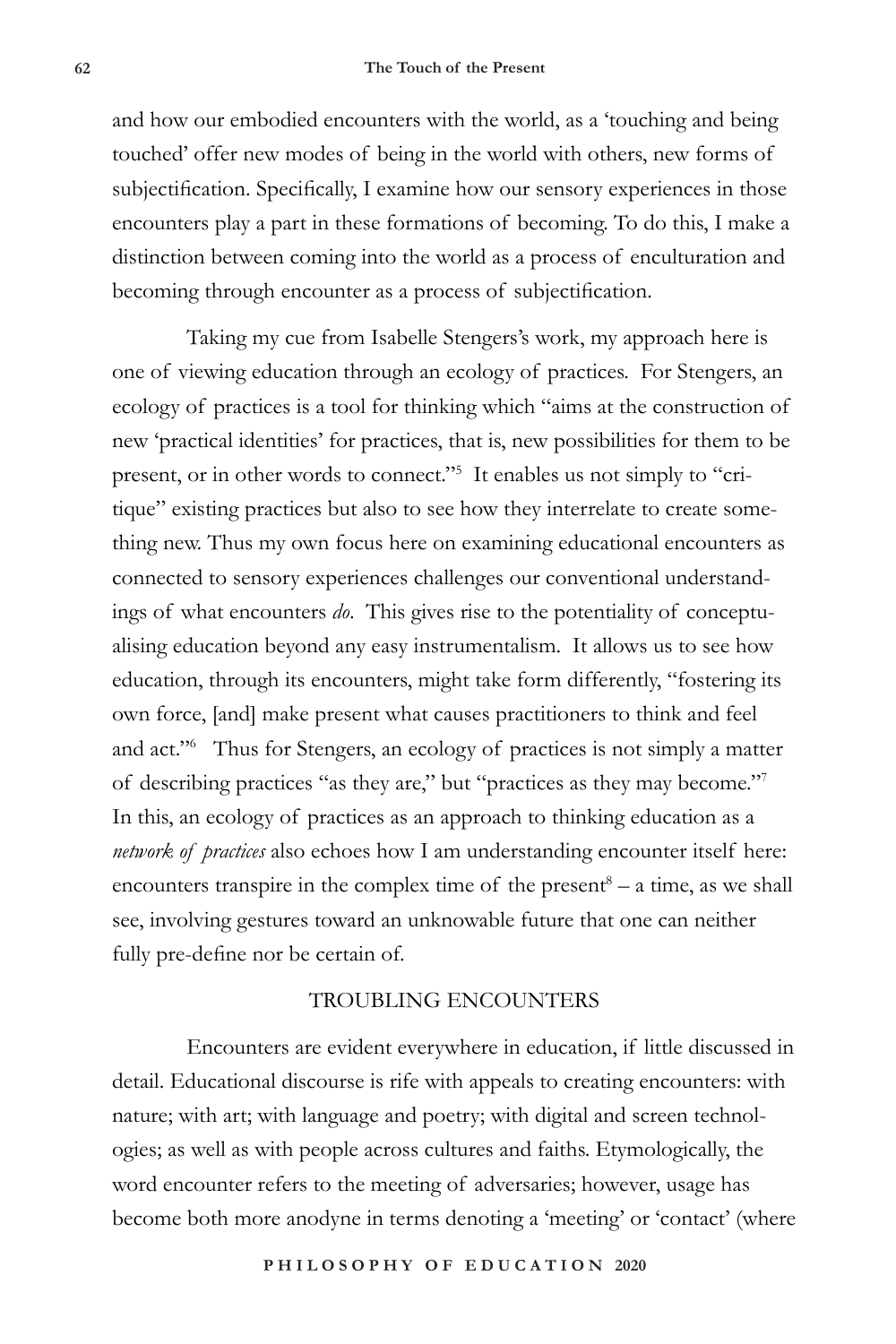the adversarial aspects *seem* to have all but disappeared) and more malignant in terms of reference to colonial contact as well as to encountering acts of racism, homophobia and sexism. As geographer Helen Wilson has noted, encounter carries with it these historical codes, and the spatial concepts that are used when speaking of cultural encounters – such as 'border,' 'boundary,' and 'margin' – all derive from particular geographies of colonialism.<sup>9</sup>

What I seek to do here is to trouble this colonial usage, without falling into the trap of 'neutralising' encounter, as though face-to-face or other forms of encounter do not pose their own strangeness or challenges to one's experience. Indeed, I move away from a notion of encounter that implies some innocuous meeting of two already existing subjects/bodies, and toward one that troubles these presumed borders and separations. I explore educational encounters, in the plural, as processes involving mutually changing contours of subjects/bodies when they come into contact with each other as well as with other elements in the world.

But how these encounters shape a subject's becoming can be rendered in two ways. The first concerns the ways in which the subject is given 'form' through the senses into the social orders in which we find ourselves. This is not so much about subjectification as it is about enculturation.<sup>10</sup> The second concerns the generative, constitutive function of touch, and the senses more generally, in the becoming of a subject, inviting another notion of temporality and possibility. This is directly connected to subjectification and as such opens up another way of understanding educational encounters in terms of what they "might become," as Stengers suggests. Through this, my aim is to discuss a different kind of space and time of educational encounters, based on viewing our practices as networks of co-emergence or co-becoming.

## SENSES OF/AND THE SUBJECT

It might seem obvious to claim that we become human through our senses, as well as language; infants explore their world primarily through touch, smell, taste, and movement in general (as Sheets-Johnstone has dis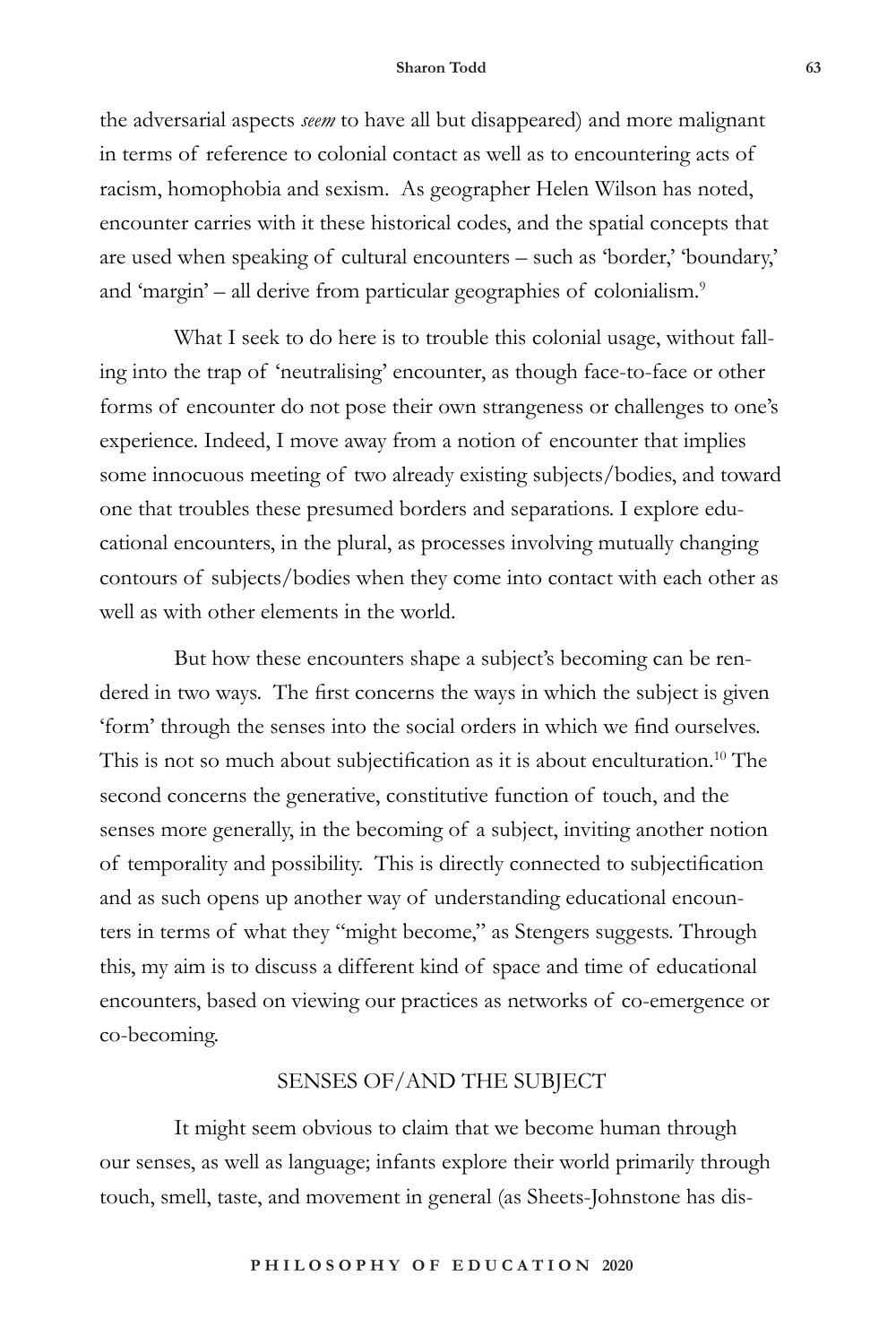cussed so well),<sup>11</sup>as well as more dominant modes of vision and hearing. As sensible creatures we come to form impressions, make relationships between and to things; we become oriented to the world in particular ways, forming feelings and affects through encounters in and with our environment.

> Such an understanding of the centrality of the sensuous body to the constitution of subjectivity goes against the grain of much traditional philosophy. As Judith Butler remarks:

Just as philosophy founders time and again on the question of the body, it tends to separate what is called thinking from what is called sensing, from desire, passion, sexuality, and relations of dependen- $\text{cv.}^{12}$ 

Instead, Butler suggests that subjectivity is both passive and active; constituted and agential; sentient and thoughtful. Disrupting the dichotomous characterization of these qualities means having to investigate the ways in which bodily sensation is at once a reaching out and a receiving of the world. In this way sensory encounters with the world are sites both of impression and expression: one is not simply 'produced' through discourse, as if one 'produces' a thing or object; one also 'experiences' norms and discursive arrangements as felt sensations (enculturation), and one also experiences sensations that exist beyond these norms (subjectification).

## COMING INTO THE WORLD: SENSES OF THE ENCULTURATED SUBJECT

From an anthropological perspective, Howes and Classen have argued that "[w]hat makes sensations so forceful is that they are lived experiences, not intellectual abstractions."13 For them, such sensations are central to understanding how social orders are lived through the body. It is through our senses that we come to inhabit certain ways of being; we viscerally experience social categories of inclusion and exclusion, for example.

Beginning with the hierarchy of vision and hearing, western societies are particularly adept at categorising certain groups as less visible or indeed invisible; they can silence and mute certain populations. On one level senso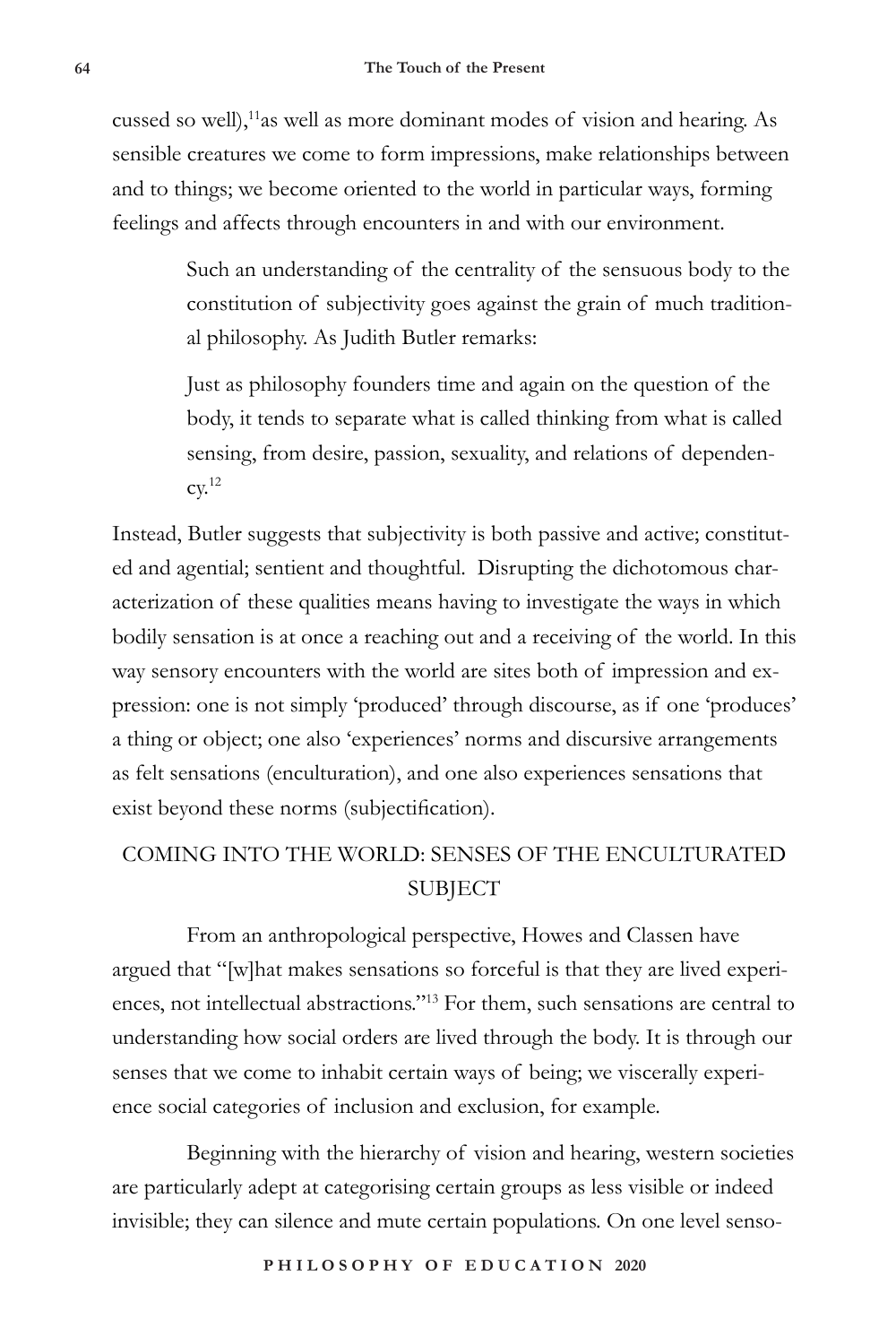ry images constitute the discursive field through which such differentiation takes place. Howes and Classen write:

> The use of sensory symbols to characterize groups perceived as potentially threatening to the social order is widespread. The first part of the process involves rendering a social group 'invisible' by keeping it sequestered, by restricting its opportunities, by limiting its representation and by simply ignoring its presence. The 'absent' group is then represented by simple and potent symbols: the beautiful but corrupt seductress; the coarse, malodorous worker, the greasy, slippery foreigner; and so on.14

However, more importantly, sensory images are not only discursively used to ostracize and denigrate, but they work with and on bodies in ways that actually *become* lived experience. That is, it is not simply a matter of naming, as though this weren't bad enough, but it is a matter of *embodying* the sensations that accompany an encounter. From the point of view of the 'perceiver,' the worker actually does become smelly; the woman is an object to be touched; the immigrant is experienced as repugnant.

On this view, cultures and societies make use of different sensory codes as political instruments; what might be identified in one set of cultural practices as a pleasant or neutral smell can be in another an unpleasant odour. How different societies create 'outsiders' takes on specific content and is not necessarily generalizable. In this way, our sensations are not entirely 'natural' but are part of a complex network of social and communicative strategies that police the senses.

Encounters, if seen from this enculturation point of view, thus create conditions through which social hierarchies, political values, and processes of racialisation and sexualisation become lived experience. From a certain educational perspective, this gives us pause for thought, since we must recognize how enculturation operates in and through educational encounters; and we must acknowledge that even the most liberating of educational practices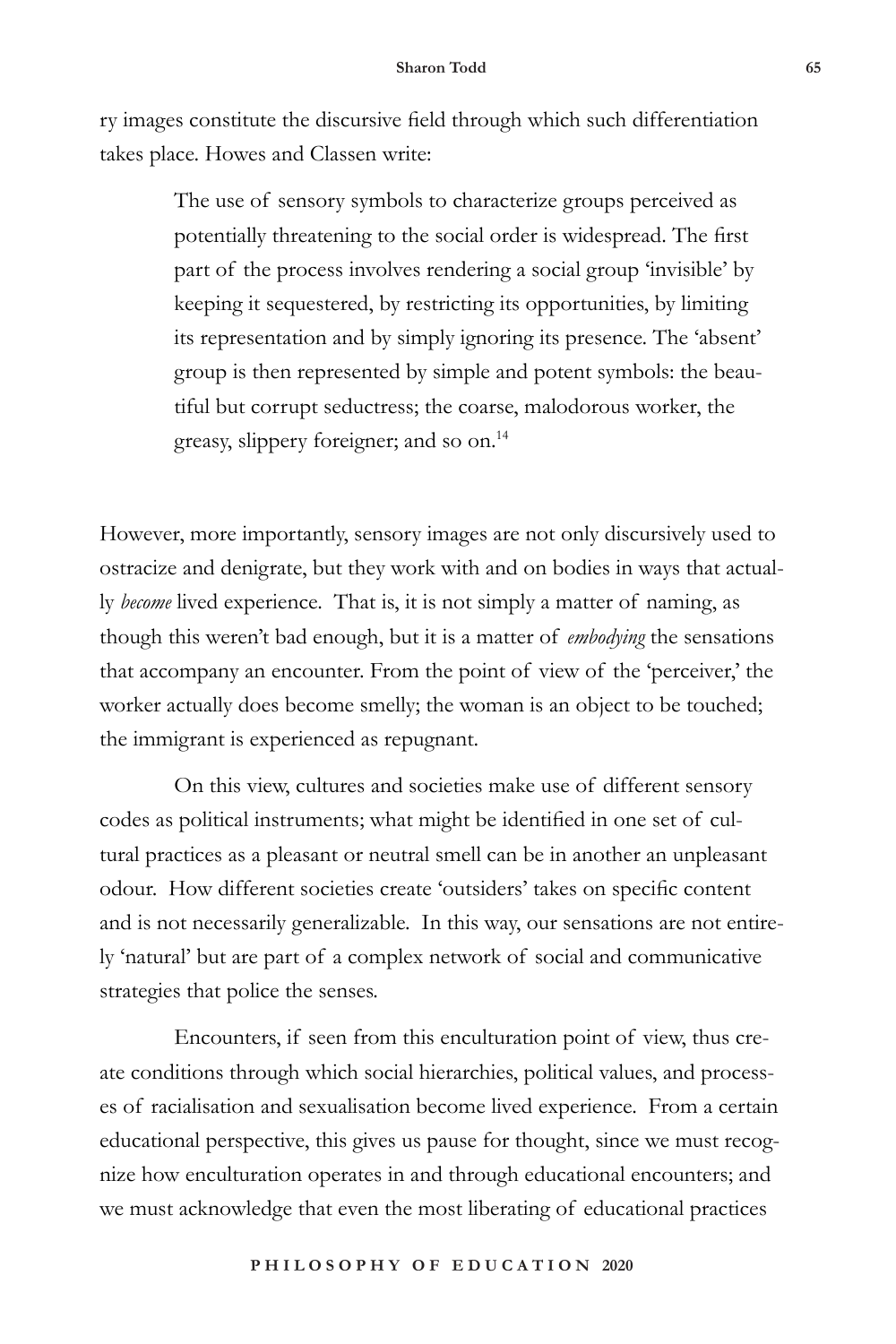can lead to forms of enculturation. That is, our classroom choreographies frequently invite certain modes of sensation, comportment and expression that can contribute to sustaining or establishing certain social arrangements: such as circular seating arrangements, tones of voice in posing questions, acts of listening, eye contact and bodily proximity.

However, as Butler suggested above, the senses, like the subject, are never entirely co-opted by the social. They are not only 'determined' by discourse but are also capable of 'acting' upon it. Indeed, a number of philosophers such as Jacques Rancière, Gilles Deleuze and Félix Guattari, Brian Massumi and Erin Manning confound the passive/active depiction, seeing the radical potential of sensation as a process that both can challenge the social order and through which the becoming of the subject emerges.<sup>15</sup> While I will not be going into the specifically political dimensions of the senses in this paper, it is important for my purposes here to note that we *can experience* something beyond what is given symbolically: something that resists dominant sensory codes, that resists what Davide Panagia has called "regimes of sensation."16

In this there is something educational about our sensations insofar as they can constitute new formations of subjectification that rub against the grain of the scripts we are given; such formations can, I want to suggest, harbour possibilities for generating sensations through which one can transform those norms – and indeed ourselves in the process. Not by defining some *future image* of society that then becomes the basis upon which we design our current educational practices but by attending to the very possibilities of becoming *in and through our present encounters*.

## BECOMING THROUGH ENCOUNTERS: TIMES OF UNFOLDING

I begin this section by returning to the idea of "reaching out" raised in the introduction. Reaching out not only captures the idea of education, in the sense that education is a gesture of extending toward new experiences of the world, but also captures the dynamic interplay of touching and being touched that is inherent to all sensory encounters. As the architect Juhani Pal-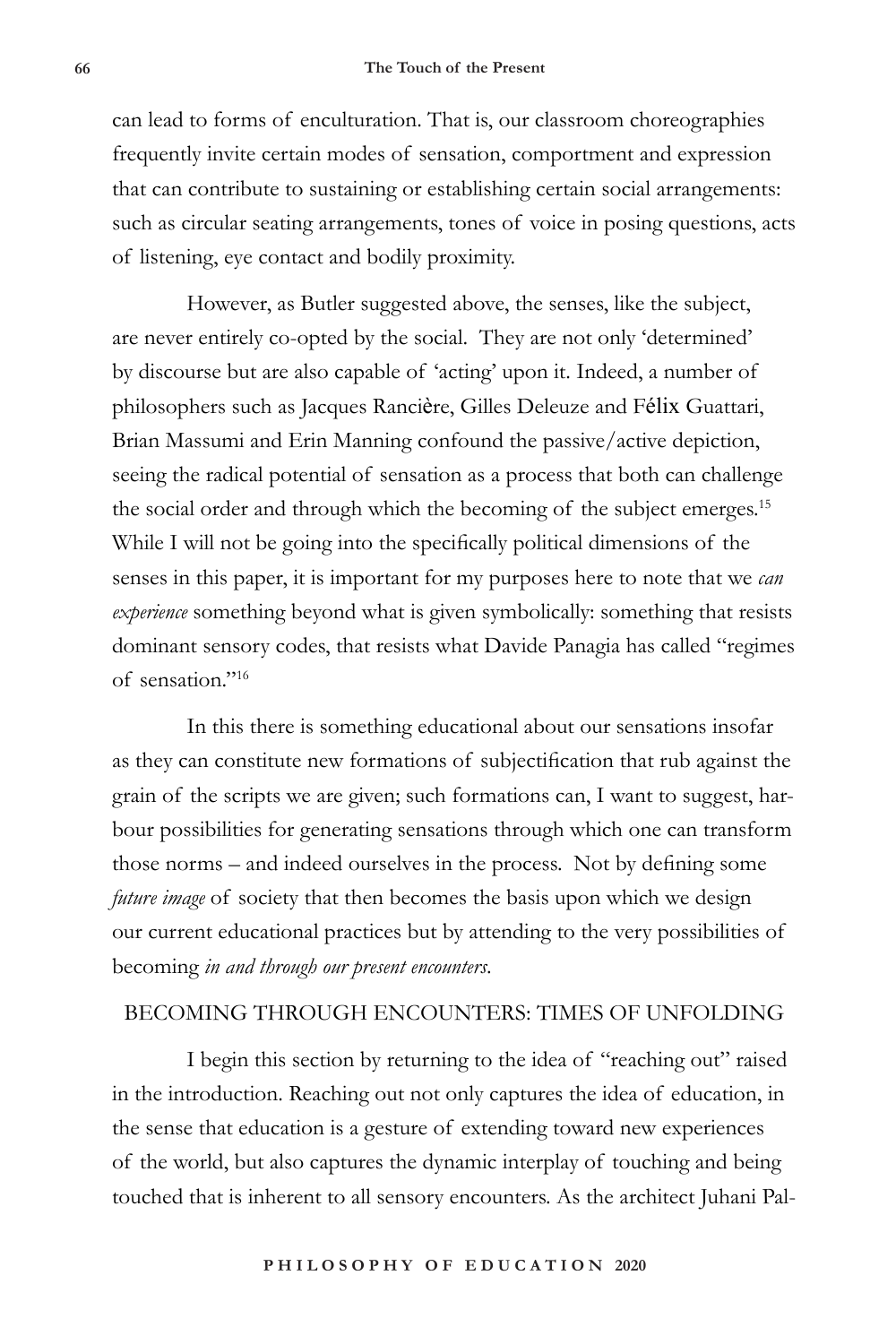lasmaa in his book the *Eyes of the Skin*, observes, skin is not only responsible for the sense of 'touch' but as that which is connected to all the senses: "The senses are specialisations of skin tissue…" The eye, ear, nose and tongue are made up of cutaneous matter. Thus "our contact with the world takes place at the boundary line of the self through specialised parts of our enveloping membrane."<sup>17</sup> As membrane, the skin is ambiguous in character: it is, one might say, a porous limit or limitless threshold. As such, our sensory experiences of the world are all variations of 'touch' and 'feeling.'

For Erin Manning, touch reverberates with a relationality that is both porous and liminal. She writes, "I reach out to touch you in order to invent a relation that will, in turn, invent me. To touch is to engage in the potential of an individuation. Individuation is understood… as the capacity to become *beyond* identity."18 There is thus a state of anticipation without predictability engendered in touch and in the very movement of 'reaching out' to touch. Encounters of touch are those within which bodies both relate and individuate; they are encounters both of togetherness and singularity. I do not 'feel' the same thing as you do in an encounter; each is a one-of-a-kind event. Yet, I can only feel because of you. As Manning writes, "When I touch you, what I cannot know is what infra(sensual)language our reciprocal touch will create. Nor can I predict how my touching you will provide spaced times and timed spaces."<sup>19</sup> In this, encounters create the time and spaces of our educational practices and not the other way around. How we relate to each other creates unforetold potentialities of (mutual) becoming. Subjectification on this view is very much about an embodied becoming that is never achievable as a solo project but is only possible through a network of relations of reciprocal touchings.

Reaching out is thereby a quest, a foray, into uncharted territory, into processes of becoming that are not amenable to prior knowledge but constitute the very possibility of knowledge itself. Maxine Sheets-Johnstone understands how all animate beings create "nonlinguistic" understandings of their environment through their skin, membranes and coverings. Indeed, for Sheets-Johnstone, "surface sensitivity" is not "cutaneous stimulation," but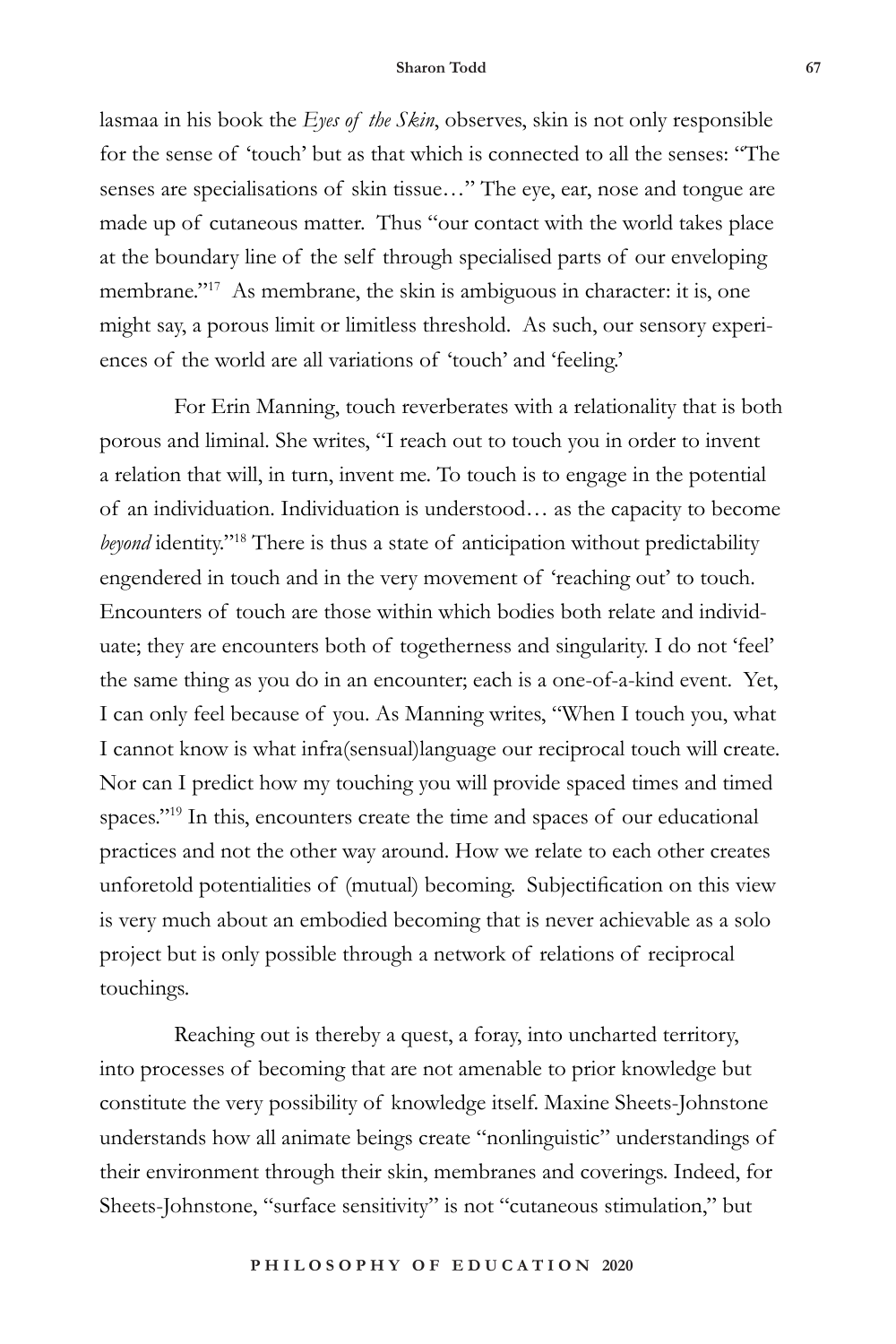is something much more vital. It is an "animate sensitivity, a sensitivity that by turns may express itself in curiosity, explorations, recoilings, quiverings, affections, hastenings, hesitancies, accelerations, avoidances, persistences, and much more. Surface sensitivities resonate dynamically precisely because they are alive with meaning."20 For Sheets-Johnstone, it is through our environments that meanings are generated as well as given. That is, as animate beings, we are not simply receivers of cultural imprint, or solely subject to impingement from our environment, but also create ourselves through our sensitivity to and with that environment. We *become*, in other words, through our attunement to our surroundings.

Manning takes this a step further to suggest that such generative capacity is not only about the surface of the body touching something in its environment but is explorative in its very reaching out. As she puts it, "[t] o touch is always to attempt to touch the incorporeality of a body, to touch what *is* not yet. I do not touch the you that I think you are, I reach toward the one you will become."21 Thus following Deleuze here, Manning discusses this gesture of reaching out as occurring in the time of the future anterior (the 'will have become'). This strange tense allows us to imagine the openness of the not-yet: there is always a gesture of movement to the touch and the relation it creates. However, it is also 'conditional' in the sense that the future anterior is constructed from a 'will have + a past participle.' 'I will have become' implies that something will be accomplished when a condition of passing time is met (e.g. I will have read this by the time you hear these words). And this, even though what I will become cannot be categorised, is not an identity. That is, becoming is a process that transpires over the time of the present, not an assumption of a pre-given identity. This temporal conditionality, it seems to me, is something to welcome from an educational point of view, since it enables us to think about the contextuality of our practices that inform our encounters in the present without assuming context 'determines' becoming; context instead is the practical environment out of which the possibility of becoming emerges.

For instance, think of an everyday gesture of a teacher touching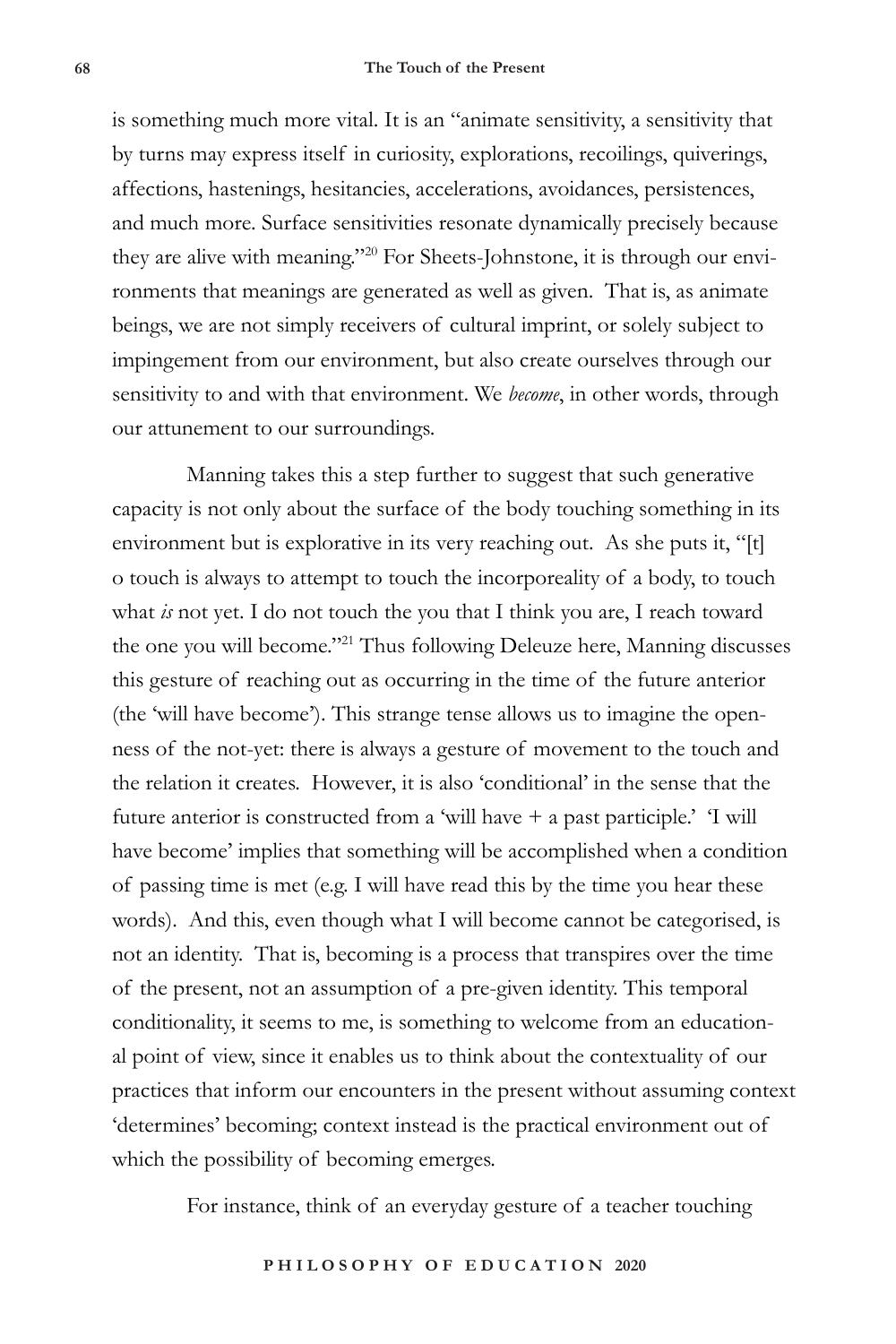a student on the shoulder: signification is not guaranteed, neither is the alteration of how these two bodies will move or not together. The touch is a reaching out, but it is also received. It is encountered by both teacher and student differently as a sensation in the present, but its effects are not 'known' until the present of touch has become the past. It is not just that the present 'sets the condition for' or 'prepares for' or 'causes' becoming based on any value assigned to the touch (it was welcomed, repudiated, violent, soothing, etc. and *therefore* a certain becoming transpires) but its very momentariness (its instantiation, its presentness) allows something to transpire – allows something to occur (or nothing much to occur, as the case may be). That is, one does not decide prior to the touch on the shoulder happening that it is inappropriate or not; that can only come about when it has occurred (a point I return to below). It is a happening or event that is contained within the future anterior itself.

Thus the time of the present is not incidental to encounters of becoming (which are processes always open to the not-yet of the future). The present is not merely, as Arendt would say a 'gap between past and future' but is itself involved in a complex time of unfolding to what might come. This is a far cry from the recurrent logic of how education is often conceived, where an image of a certain future becomes its own past, its own justification, its own evaluative measure of the educational process. Instead, the momentariness of the present allows us to think about what we *do* in education: how we touch, feel, experience both *with others* and *singularly* at the same time.

In this sense, encounters are not 'borders' so much as they are unfoldings of becoming through sensations that are not always available to signification. Encounters are emergent events of subjectivity; touching and being touched are enactments of relation. This does not mean that there is no differentiation between me and you, but rather that processes of individuation are only possible through relation. The touch on the shoulder draws the teacher and student into a new relation that has never taken place before (even if it might feel similar to previous ones). Like the breath, each touch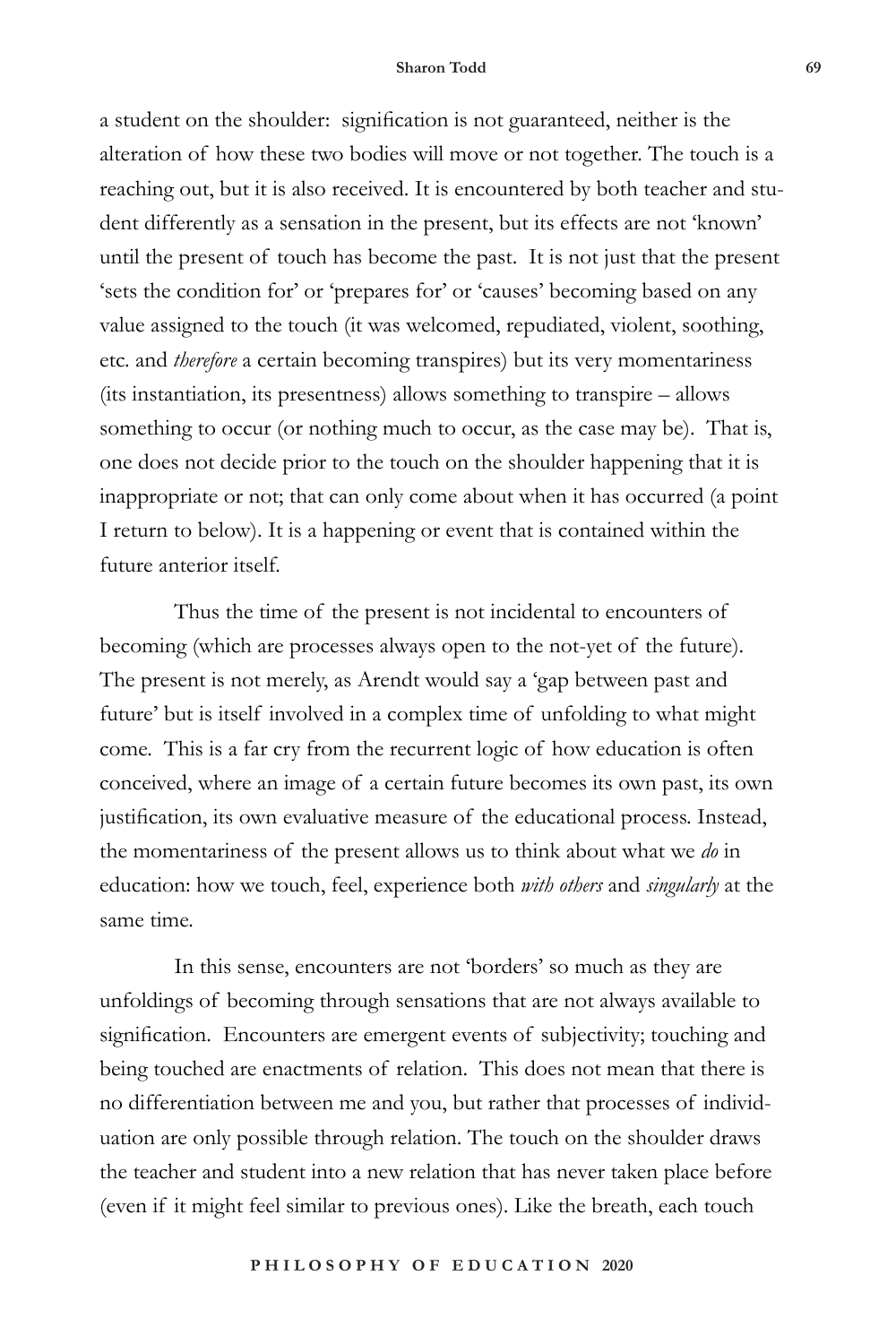is unique, each sensation it produces is a potentiality. Without going into the micro-phenomenological details of this, these singular sensations together create a relational matrix of emergence.

On this view, touch 'creates time' as relational unfolding. As a 'reaching out' it is a movement that cannot be fixed or intelligible within given systems of meaning, since it itself is the very movement of signification. Touch binds, separates and blurs, sometimes making establishing the borders of where my body ends and yours begins hard to distinguish, just as the borders between 'my body' and the 'environment' cannot always be easily fathomed. Does my body's encounter with the air involve the air I breathe? The air I move through? The air I feel as cold or hot? The air that whispers in my ear?

But what are we to do with this way of thinking of encounters? And how does this lend itself to the educational purpose of subjectification? It is to these questions that I now turn by way of conclusion.

## AWAKENING TO THE TOUCH OF THE PRESENT

Part of what the focus on encounters as a time of unfolding reveals is that there is no fixed and unitary 'self,' no determinant being, just "vectors of intensity that emerge through contact," as Manning puts it. $^{22}$ The epigraph to this paper is an extract from one of the poems penned by Nagarjuna, a second-century CE Buddhist monk and philosopher. He, too, along with Buddhist philosophy more generally, echoes this understanding of emergence and suggests that awakening to this time of present unfolding is actually to accept the transient nature of encounter and the 'I' that emerges within it. It is not that there isn't something that 'experiences,' 'senses,' or 'feels' but that the 'seer,' 'feeler,' and 'hearer' only emerge in the encounter with its surroundings as it produces sight, touch, and hearing. In awakening, one becomes aware of one's emergence and the changing "vectors of intensity" of our self in relationship. Thus awakening is here understood not as a matter of 'bringing something to consciousness' but as attending to something, both in the sense of drawing our attention to it and in the sense of tending to it with curiosity and affection. It is not about 'enlightenment'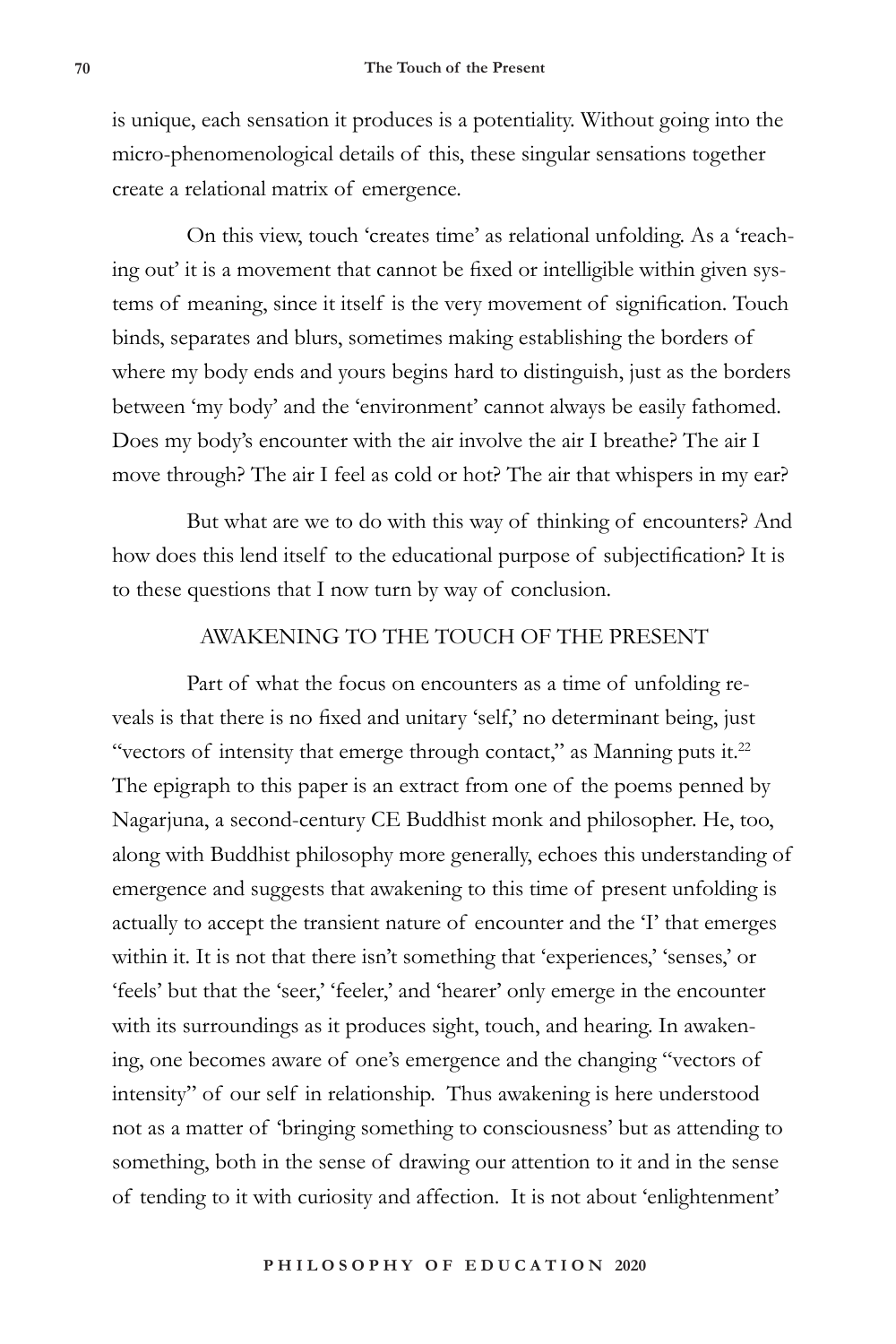but about a 'feeling awareness.' Attending to the space and time of encounter alters not only our relationship to it, but also changes the very nature of the encounter itself. For education, places such as classrooms are composed of multiple spaced times and timed spaces, each contributing to a complex matrix of relationality and touch. The point is not for us, as teachers, to be able to attend to each and every one simultaneously (an impossibility, to be sure), but to create a holding environment for such encounters to manifest and to awaken to the potentiality they hold in the educational project of subjectification.

As we have seen, enculturation of the senses carries with it a mixed bag of both benign and malignant sensory experiences that align and are imbued with social and cultural meaning. For this reason, it is useful to think about the ways in which educational practices are formative in participating in systems of oppression while they also participate in creating more life enhancing experiences. However, in proposing a generative view encounter as unfolding I do not mean to suggest that all encounters always lead to what we might recognise as 'socially desirable becomings.' Relations of touch are never wholly innocent but circulate within networks of other relations: the teacher's touch might circulate within a host of other gestures and histories of signification, including care and tenderness as well as violence and abuse. But what we cannot know beforehand is how *this* particular touch will initiate new possibilities; the point is that we need to evaluate, decide and judge processes of becoming based on the relationalities they afford and not because they fulfil (or not) a predefined image of what we think the future should or should not be, what we think a subject is or is not. There can be no guarantee about the potentiality of generating new subjects, new bodies, precisely because it is its potentiality which cannot be defined. Being awake to the possibilities this entails is not easy. Nonetheless it is precisely this radical uncontainability of touch that can re-frame, I think, *how* we attend to what we do in/as education.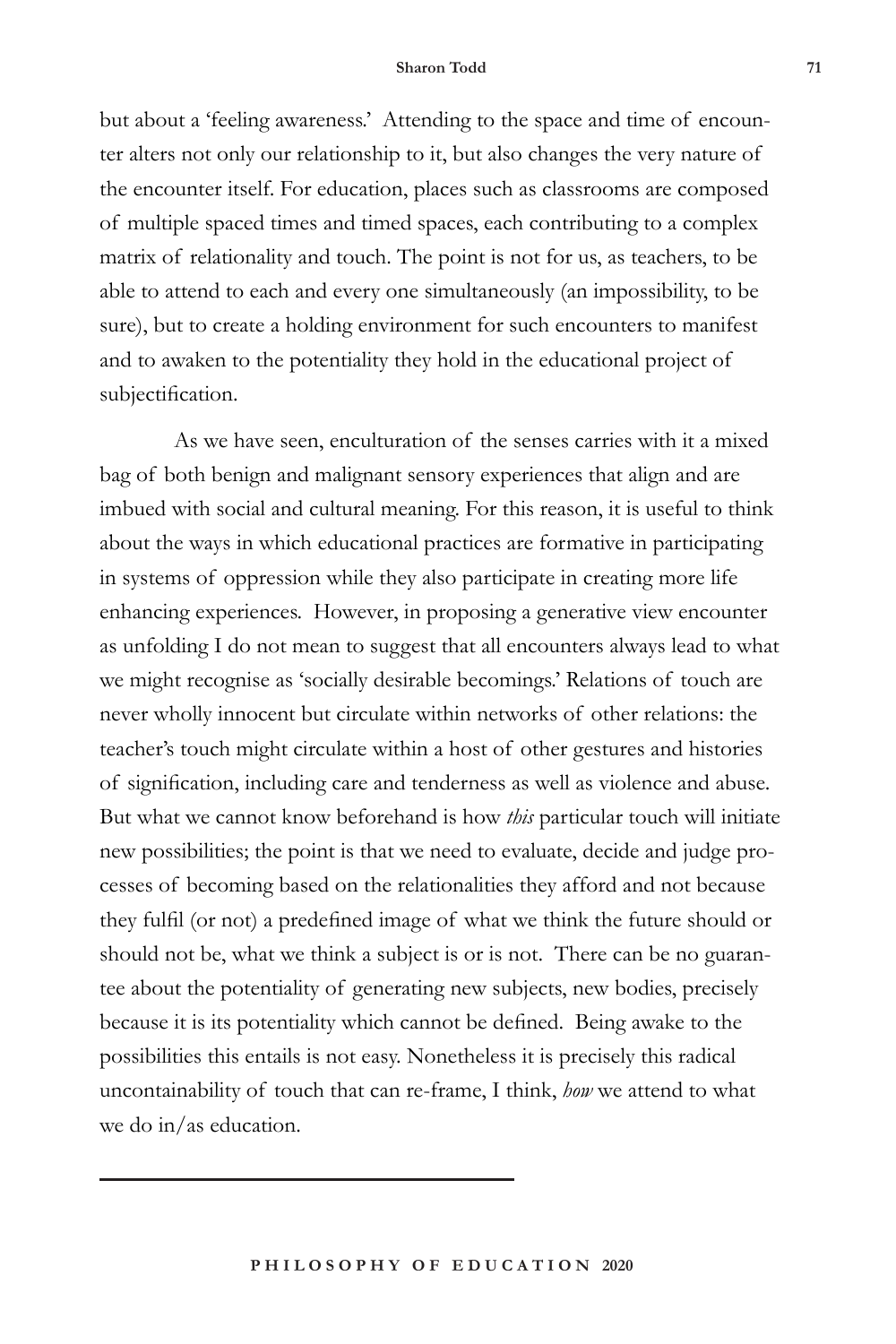1 Stephen Batchelor, *Verses from the Center: A Buddhist Vision of the Sublime* (New York: Riverhead Books, 2000).

2 Jan Masschelein, "Philosophy of Education as an Exercise in Thought," *European Educational Research Journal* 10, no. 3 (2010): 356-366.

3 Gert Biesta, "What Is Education For? On Good Education, Teacher Judgement and Educational Professionalism," *European Journal of Education* 50, no. 1 (2015): 77.

4 Jan Masschelein, "E-ducating the Gaze: The Idea of a Poor Pedagogy," *Ethics and Education* 5, no. 1 (2010): 43.

5 Isabelle Stengers, "Introductory Notes on an Ecology of Practices," *Cultural Studies Review* 11, no. 1 (2005): 186.

6 Stengers, "Introductory Notes on an Ecology of Practices," 195.

7 Stengers, 186.

## 8

 The present is thus not simply a time of an instant, but is itself complex or 'thick,' involving traces of the past and openings to the future. Due to the scope of this paper and its attention paid to touch, I have focused here on the inflections of the future. The past deserves a far more extensive treatment than space will allow here.

## $\mathbf Q$

Helen F Wilson, "On Geography and Encounter: Bodies, Borders, and Difference," *Progress in Human Geography* 4, no. 4 (2017): 452.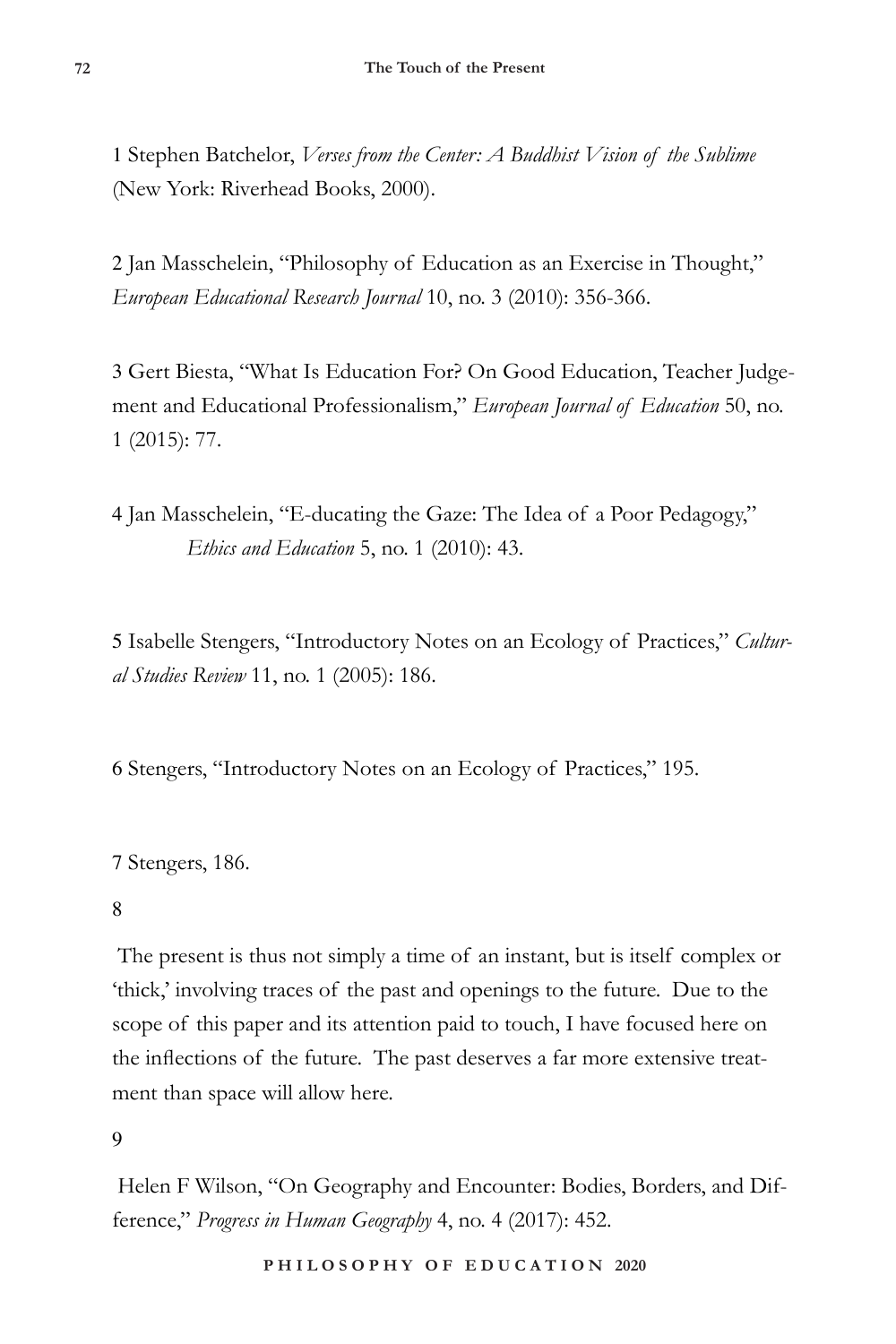10 By the term enculturation, I am referring here to both processes of socialization as well as those processes of "translation" through which a subject comes to inhabit specific cultural practices, values, and beliefs. The latter is a more active engagement than the former often implies. Although the two processes are distinct, for the purposes of this paper I am capturing them under the same umbrella. For a fruitful discussion on translation, see Lovisa Bergdahl and Elisabet Langmann, "Time for Values: Responding Educationally to the Call from the Past," *Studies in Philosophy and Education* 37 (2018): 367-82.

11 See Maxine Sheets-Johnstone, *The Corporeal Turn: An Interdisciplinary Reader* (Exeter, UK: Imprint Academic, 2009).

12 Judith Butler, *Senses of the Subject* (New York: Fordham University Press, 2015), 15.

13 David Howes and Constance Classen, *Ways of Sensing* (New York: Routledge, 2014), 7.

14

Howes and Classen, *Ways of Sensing*, 7.

## 15

 As Rancière has pointed out, political change happens through "a sensible or perceptual shock caused … by that which resists signification." *The Politics of Aesthetics* (London: Continuum, 2004), 63.

16

Davide Panagia, *The Political Life of Sensation* (Durham, NC: Duke University Press, 2009).